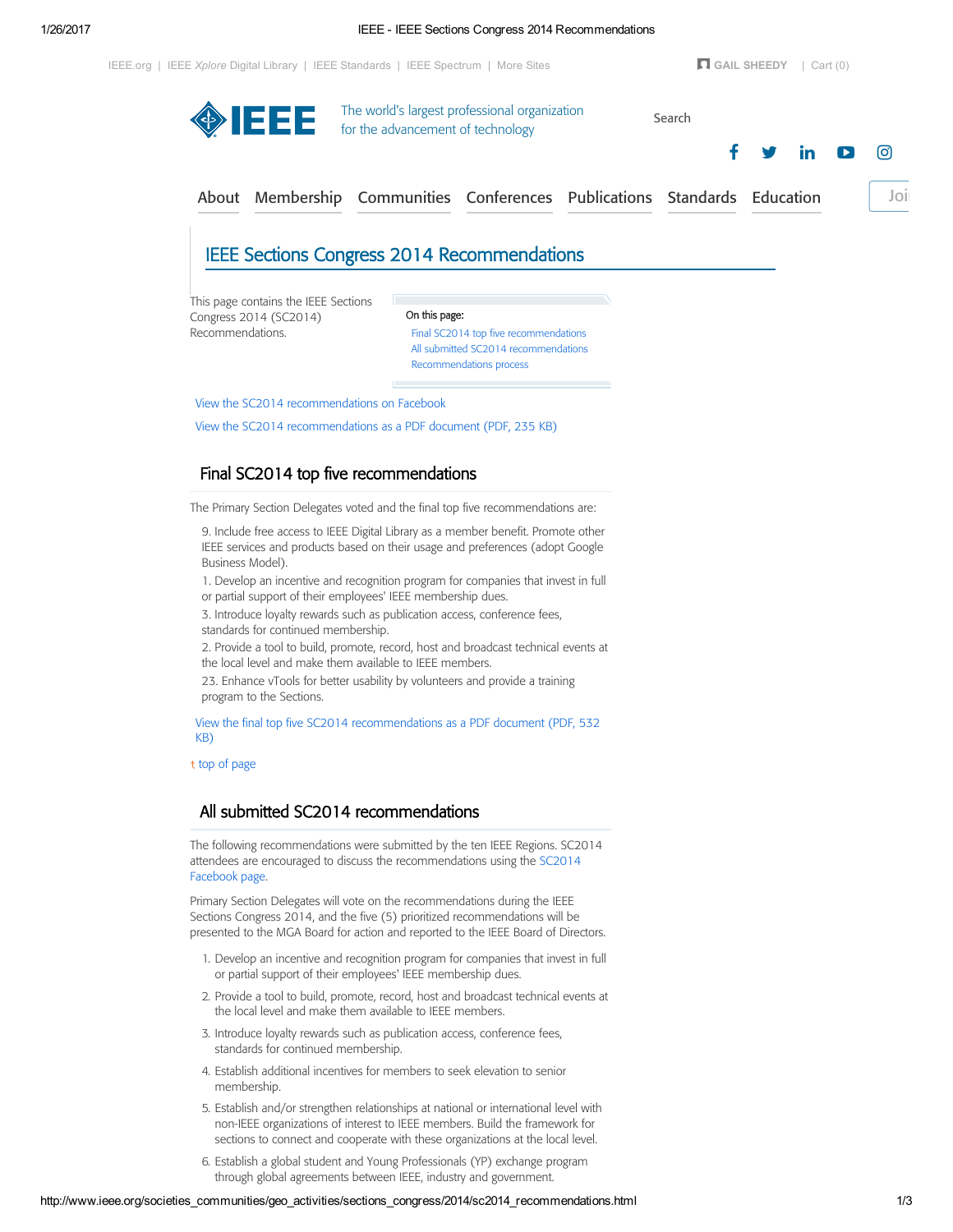#### 1/26/2017 IEEE IEEE Sections Congress 2014 Recommendations

- 7. Develop a collaborative platform (one stop shop) for professionals and for the IEEE organizational units.
- 8. Establish an IEEE Hot Line to provide immediate support for engineers seeking information, advice or help regarding ethics related issues.
- 9. Include free access to IEEE Digital Library as a member benefit. Promote other IEEE services and products based on their usage and preferences (adopt Google Business Model).
- 10. Include free access to periodic free articles or e-tutorials as a member benefit by awarding credits with dues.
- 11. Offer members an adaptive bundle program to obtain small number of select articles at reasonable prices from IEEE Xplore Digital Library.
- 12. Transform the senior member and Fellow elevation processes to automatically generate nominations by IEEE based on member career growth, publications and patents.
- 13. Improve membership recruitment at events through an "off-line" join application when there is no internet connectivity.
- 14. Develop a series of Massive Open Online Courses (MOOCs) at introductory level on engineering and technology disciplines including a discussion on value of membership in a professional society for high school seniors, freshman college students, and public in general.
- 15. Develop an opt-in calendar listing for Section events that will work with popular calendars, such as Google, Outlook, Yahoo, iCal, etc.
- 16. Produce and maintain a catalog of humanitarian efforts throughout IEEE for use by members and the global community.
- 17. Provide members with ability to view meetings and activities outside their local geographic area (section).
- 18. Develop consistent global engineering and technology outreach (to pre-college students) tools that can be easily implemented within sections.
- 19. Integrate IEEE information into social media feeds for easier access.
- 20. Create daylong programs on technical topics at an overview level suitable for those external to the discipline.
- 21. Connect student members and Young Professionals with Life Members to leverage their talent and experience.
- 22. Provide free memberships to graduate and undergraduate students who are active in their local sections for their first two years in the work force.
- 23. Enhance vTools for better usability by volunteers and provide a training program to the Sections.
- 24. Create career fairs and other activities to help members find employment.
- 25. Create an entrepreneurs network and other programs to help IEEE members create and run successful start-ups and to fund opportunities in start-ups.
- 26. Membership and Geographic Activities should work to extend the open access option for journal publications to conferences and workshops.
- 27. Promote closer ties and collaboration between IEEE and industry through events such as tradeshows and on-site training.
- 28. Foster IEEE member development by offering reduced dues to some societies and affinity groups such as Social Implications of Technology, Education and Professional Communications and Women in Engineering.
- 29. Update and optimize mobile applications for tools and services from IEEE not only for members but also volunteer resources.
- 30. Create a corporate membership program oriented for the Small Office Home Office (SOHO).
- 31. Make it mandatory for Technical Societies to consult local Section before holding a conference in that area to leverage local volunteer resources and provide the opportunity for financial partnership.
- 32. Recognize a member's contribution to IEEE activities such as conference registrations and contributions as reviewers through letters that can be useful in professional career development.
- 33. Enhance volunteer experience by providing more resources and references such as web applications, templates, etc. for hosting conferences and events.
- 34. Provide a gateway to more easily use the distinguished lectures at the section level.